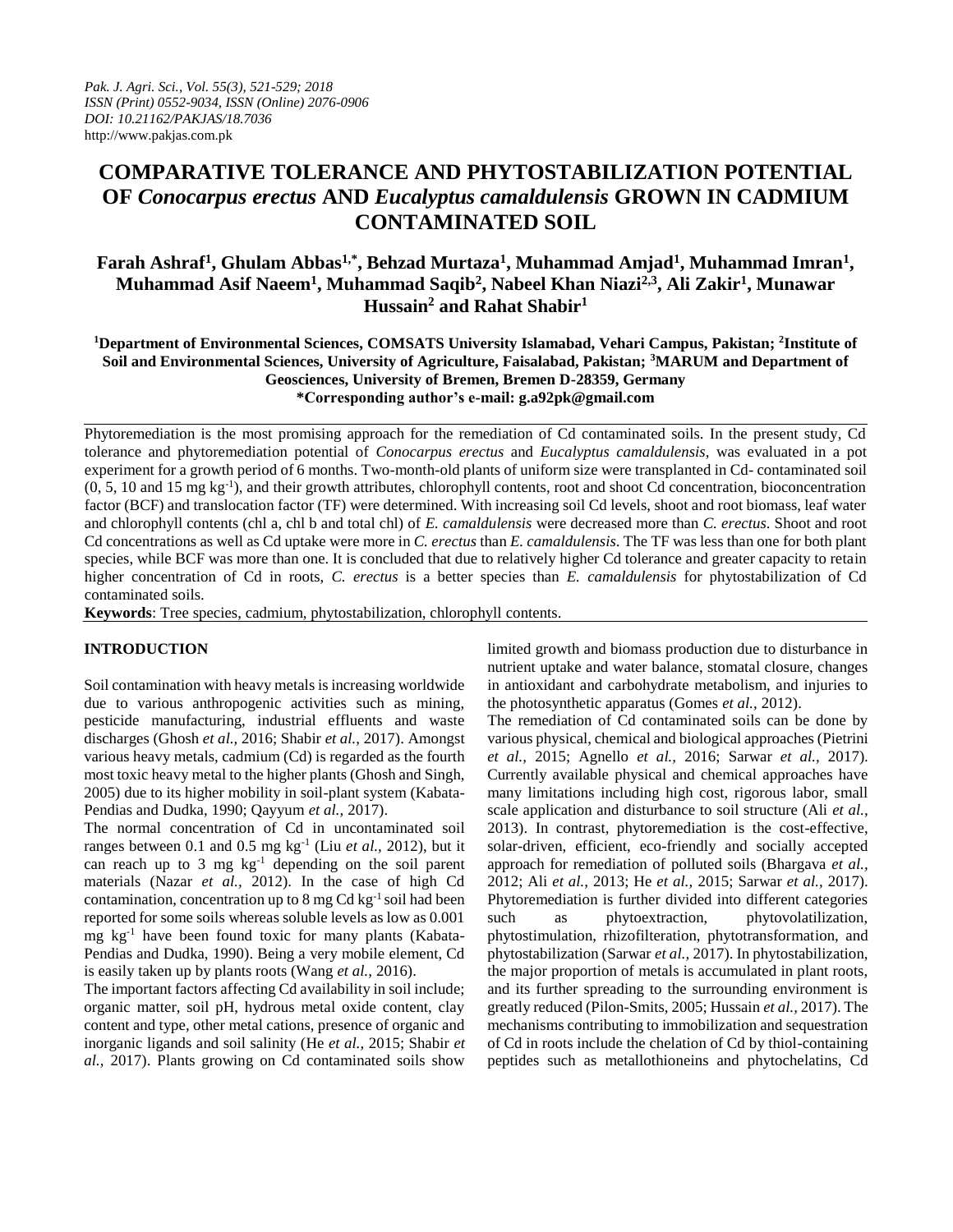compartmentalization in the vacuoles of root cells, and adsorption to the root cell walls (Nocito *et al.,* 2011; Fine *et al.,* 2013).

Metal uptake and biomass production potential of plants are the main considerations for selecting the plants for phytoremediation purpose (Manousaki *et al.,* 2009; Niazi *et al.,* 2017). Plant species having high metal tolerance and accumulation potential along with high biomass productivity are excellent choice for restoration of contaminated sites (Pulford and Watson, 2003; Pietrini *et al.,* 2015; Shabir *et al.,* 2017). The use of different tree species for phytoremediation of metal polluted soils is regarded as the most promising approach (Pulford and Watson, 2003; Fine *et al.,* 2013). Even though trees accumulate comparatively small quantities of metals, yet they are the most economical type of plants having deep root system and high biomass productivity with very low input. Moreover, they provide economic return from contaminated barren lands, and can remediate marginal quality soils having low fertility and poor structure (Pulford and Watson, 2003; Qados *et al.,* 2015; Pietrini *et al.,* 2015; Abbas *et al.,* 2016).

Phytoremediation potential of different species of Eucalyptus (Fine *et al.,* 2013; Pietrini *et al.,* 2015) and Conocarpus (Qados *et al.,* 2015) has been investigated for Cd in soils under different climates. However, to our knowledge, no study has explored the comparative Cd phytoremediation potential of *Eucalyptus camaldulensis* and *Conocarpus erectus* under similar soil and climatic conditions. Both of these tree species are commonly grown in Pakistan due to their fast growth, high biomass production, tolerance to harsh growth conditions, and adaptability to local climate. The present study has been planned to investigate the comparative Cd tolerance potential of both these species in terms of growth, leaf water contents and pigment contents. Moreover, their comparative phytoremediation potential in a Cd contaminated sandy loam soil has been explored.

#### **MATERIALS AND METHODS**

*Site and weather conditions***:** A pot experiment was conducted in a wire house at COMSATS University Islamabad (CUI), Vehari Campus - Pakistan (latitude 30.02º N, longitude 72.21º E) during 2015-2016. The Vehari district consists of plain areas located at an altitude of 446 ft (135 m) with very hot summer (April-August, up to 50 ºC temperature) and a very cold winter (November-January, up to 4 ºC temperature). Average annual rain fall in Vehari is about 127 mm which pours mainly during monsoon season (July-August). Land is semi-arid and dusty due to very little rain around the year.

*Growth conditions***:** The average weather conditions during the experiment were as: sunshine; 8 hours and 24 minutes, minimum temperature; 12.5 ºC, maximum temperature; 28.3

ºC, minimum relative humidity; 46% and maximum relative humidity; 78%.

*Soil and water analyses***:** Surface soil (0-15 cm depth) was collected from the experimental field of CUI-Vehari Campus. The soil was air-dried, ground and passed through a 2-mm sieve for the removal of plant parts, debris and gravels. The soil was analyzed for various physico-chemical properties as shown in Table 1. Hydrometer method (Bouyoucos, 1962) was followed for soil textural class determination using USDA textural triangle. Soil saturated paste was used for  $pH_s$ measurement and soil saturation extract was used for electrical conductivity (EC) measurement. Soil organic matter (OM) content was determined by the method of Walkley– Black (Jackson, 1962), and lime  $(CaCO<sub>3</sub>)$  contents were determined as described by Manousaki and Kalogerakis (2009). Soluble cations and anions were measured by titration (Richards, 1954) and used for residual sodium carbonate (RSC) and sodium adsorption ratio (SAR) calculations. Canal water (Table 1) was used to irrigate the plants.

**Table1. The characteristics of soil and water used in the experiment**

| ехрегипент            |                                              |                 |  |
|-----------------------|----------------------------------------------|-----------------|--|
| <b>Characteristic</b> | Unit                                         | Value           |  |
| Soil analysis         |                                              |                 |  |
| Texture               |                                              | Sandy loam      |  |
| <b>OM</b>             | $\%$                                         | $0.36 \pm 0.08$ |  |
| Available P           | $mg \, kg^{-1}$                              | $5.5 \pm 0.52$  |  |
| pHs                   |                                              | $8.11 \pm 1.00$ |  |
| EC                    | $dS \, m^{-1}$                               | $1.30\pm0.06$   |  |
| <b>TSS</b>            | $mmolc L-1$                                  | $13.0 \pm 1.50$ |  |
| <b>SAR</b>            | (mmol $L^{-1}$ ) <sup><math>1/2</math></sup> | $4.10 \pm 0.45$ |  |
| C <sub>d</sub>        | $mg \, kg^{-1}$                              | $0.30 \pm 0.07$ |  |
| Water analysis        |                                              |                 |  |
| EC                    | $dS$ m <sup>-1</sup>                         | $0.21 \pm 0.02$ |  |
| <b>TSS</b>            | $mmolc L-1$                                  | $2.10\pm0.41$   |  |
| <b>SAR</b>            | (mmol $L^{-1}$ ) <sup><math>1/2</math></sup> | $1.91 \pm 0.33$ |  |
| <b>RSC</b>            | mmol $L^{-1}$                                | Nil             |  |
| C <sub>d</sub>        | $mg \, kg^{-1}$                              | Not detected    |  |

Where  $OM =$  organic matter,  $pHs = pH$  of saturated soil paste,  $EC =$ electrical conductivity, TSS= total soluble salts, SAR= sodium adsorption ratio, RSC= residual sodium carbonate, and Cd= cadmium concentration.

*Experimental set-up and treatments***:** Soil was spiked with different Cd concentrations  $(0, 5, 10 \text{ and } 15 \text{ mg kg}^{-1} \text{ soil})$  using CdCl<sub>2</sub> salt and was equilibrated at 70% water holding capacity for four weeks as described by Niazi *et al.* (2011). Soil water holding capacity was measured using SM150T soil moisture sensor. The available Cd concentrations after spiking were determined by DTPA-extractable method (Lindsay and Norvell, 1978). These concentrations were 4.20, 8.50 and 13.41 for 5, 10 and 15 mg  $kg^{-1}$  applied soil Cd levels, respectively. The soil was filled in pots at the rate of seven kg per pot. All the pots were arranged in a completely randomized design and each treatment was replicated three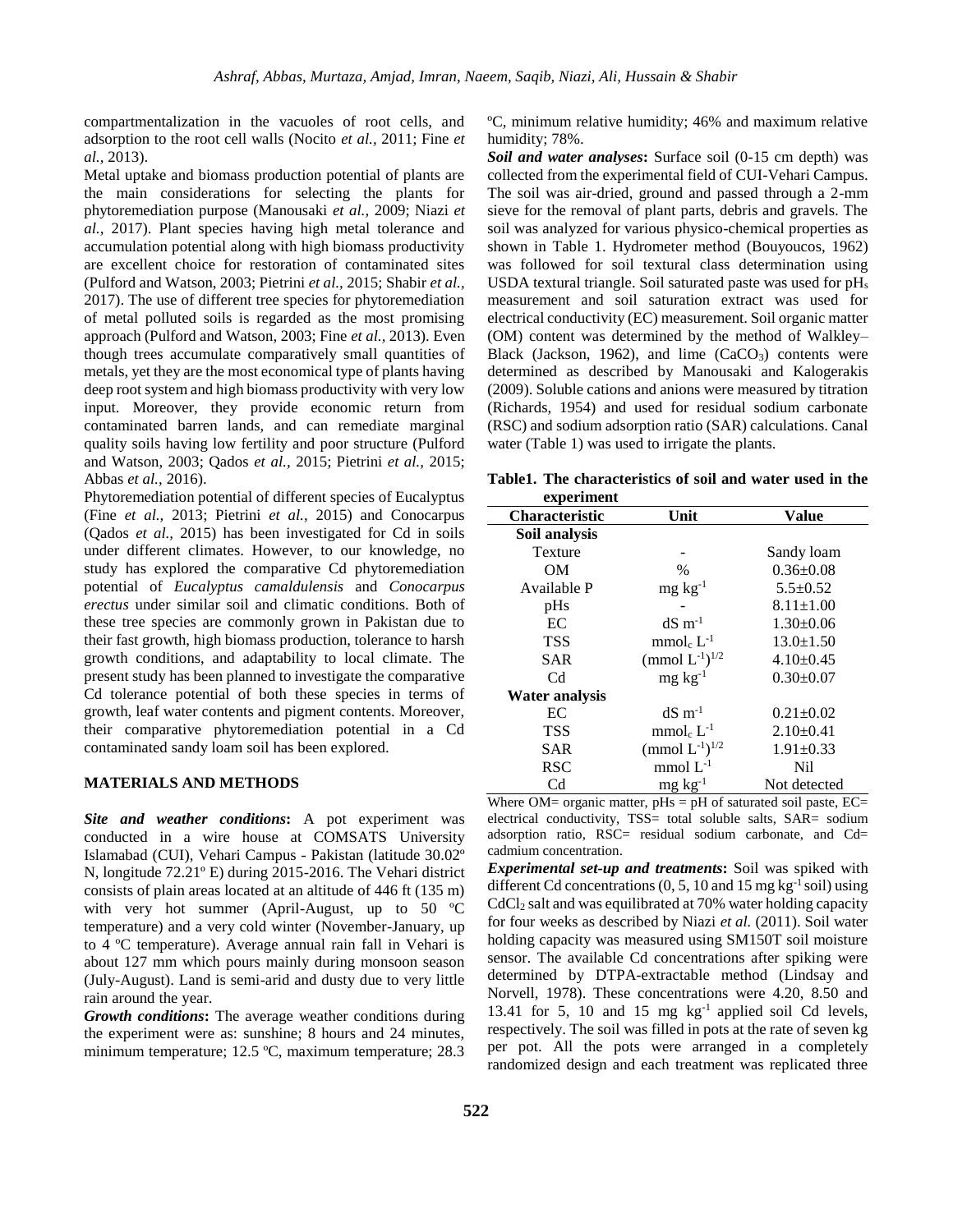times. Two-month-old uniform plants of *E. camaldulensis*  and *C. erectus* were transferred to pots keeping one plant of each species in each pot. All the cultural practices such as irrigation, weeding and hoeing were carried out uniformly in all the pots.

*Plant harvesting and growth measurements***:** The plants were harvested after six months of growth in pots. After harvesting of shoots, the roots were carefully collected from each pot. Adhering soil was removed by thorough washing of roots in tap water. The roots were rinsed in  $0.01$  M  $H<sub>2</sub>SO<sub>4</sub>$  for 30 seconds, and thereafter washed with distilled water to remove surface adsorbed Cd. Plant height and root length were measured using a scale. Shoot and root samples were air dried, and then oven dried at 65 $\degree$ C for 48 hours to record their dry weights. Plant height stress tolerance index (PHSTI), root length stress tolerance index (RLSTI), shoot dry matter stress tolerance index (SDMSTI) and root dry matter stress tolerance index (RDMSTI), were calculated using the following equations as described by Kausar *et al.* (2012).

PHSTI = plant height of stressed plant / plant height of

control plant  $\times$  100

RLSTI= root length of stressed plant/ root length of control plant $\times$  100

 $SDMSTI =$  shoot dry matter of stressed plant / shoot dry matter of control plant  $\times$  100

RDMSTI = root dry matter of stressed plant / root dry matter of control plant  $\times$  100

*Chlorophyll and leaf water contents***:** At harvest, fully mature leaf samples (0.4 g) were randomly collected from upper part of each plant. Following washing in distilled water, the samples were homogenized in 80% acetone solution using a porcelain mortar and pestle. The extract was centrifuged at 3000 rpm for 10 minutes, and the absorbance of the extract was noted at 663.2, 646.8 and 470 nm against an extraction buffer control using a UV–Vis spectrophotometer (UVvisible Spectrometer Lambda 25/35/45, PerkinElmer, Inc. USA).

The pigment contents (chlorophyll a, b and total chlorophylls  $a + b$ ) were calculated using the equations described by Lichtenthaler (1987).

Chlorophyll-a =  $12.25*$  Abs  $663.2 - 2.798*$  Abs  $646.8$ 

Chlorophyll-b =  $21.5*$  Abs  $646.8 - 5.1*$  Abs  $663.2$ 

Total chlorophyll =  $7.15*$  Abs  $663.2 + 18.71*$  Abs  $646.8$ Fresh weight (FW) and dry weight (DW) of leaves were used for calculating leaf water contents (WC) as given below.  $WC = (FW-DW)/(FW) \times 100$ 

*Wet digestion and cadmium determination***:** Root and shoot samples were ground using a grinding machine. One-gram ground plant sample was taken in conical flask and digested following the protocols as described by AOAC (1990) using  $HNO<sub>3</sub>$  and  $HClO<sub>4</sub>$  in 2:1 ratio. Cadmium concentrations in aliquot were determined by atomic absorption spectrophotometer, Perkin Elmer Model: PinAAcle 900F, Inc. USA). Internal standards, reagent blanks and certified reference materials were used for quality assurance and accuracy in Cd determination. Shoot and root Cd uptake was calculated by multiplying the Cd concentration of each part with dry weight of that part.

*Bioconcentration and translocation factors***:**  Bioconcentration factor (BCF) and translocation factor (TF) were calculated as described by Marrugo-Negrete *et al.* (2015). The BCF was calculated as the ratio of Cd concentrations in the roots to that in soil. The TF was expressed as the ratio Cd concentration in the shoots to that in roots.

*Statistical analysis***:** A completely randomized design (CRD) with three replicates was used for the analysis of data. Twoway analysis of variance (ANOVA) of the data was carried out (Steel *et al.,* 1997) using statistical software package ''Statistix 8.1''. Comparison of treatments was done by standard error of means and least significant difference (LSD) test at 5% significance level.

### **RESULTS**

*Cadmium tolerance***:** Cadmium tolerance of both tree species was expressed in terms of tolerance indices for various growth attributes. Plant height stress tolerance index (PHSTI) of both tree species was decreased with increasing soil Cd levels (Fig. 1a). The comparison of both species showed that PHSTI of *C. erectus* was decreased from 98% to 83% as the soil Cd concentration was increased from 5 to 15 mg  $kg^{-1}$  soil. The respective decrease in PHSTI of *E. camaldulensis* was from 96% to 73% when soil Cd concentration was increased from 5 to 15 mg kg-1 soil*.* Root length stress tolerance index (RLSTI) was also gradually decreased in both species with increasing soil Cd contamination (Fig. 1b). It decreased from 96% to 82% in *C. erectus*, and from 94% to 71% in *E. camaldulensis*, respectively as the soil Cd concentration was increased from 5 to 15 mg  $kg^{-1}$  soil. A gradual decrease was observed in shoot dry matter stress tolerance index (SDMSTI) of both species with increasing soil Cd levels (Fig. 1c). It decreased from 95% to 82% in *C. erectus*, and from 93% to 73% in *E. camaldulensis* when soil Cd level was increased from the lower to higher level. Likewise, root dry matter stress tolerance index (RDMSTI) decreased from 96% to 82%, and from 95% to 72% in *C. erectus* and *E. camaldulensis,*  respectively, with increasing soil Cd levels from 5 to 15 mg  $kg^{-1}$  soil (Fig. 1d).

*Leaf water and chlorophyll contents***:** Leaf water and chlorophyll contents of *C. erectus* were not much affected at various soil Cd levels except for  $15 \text{ mg kg}^{-1}$  soil Cd level. However, in case of *E. camaldulensis,* both 10 and 15 mg kg-<sup>1</sup> soil Cd levels caused significant reduction in these attributes as compared to the control treatment. Leaf water contents were decreased by 17% and 22% in *C. erectus* and *E.*  camaldulensis, respectively at 15 mg kg<sup>-1</sup> soil Cd level (Fig. 2a). Chlorophyll contents (chl a, chl b and total chl) were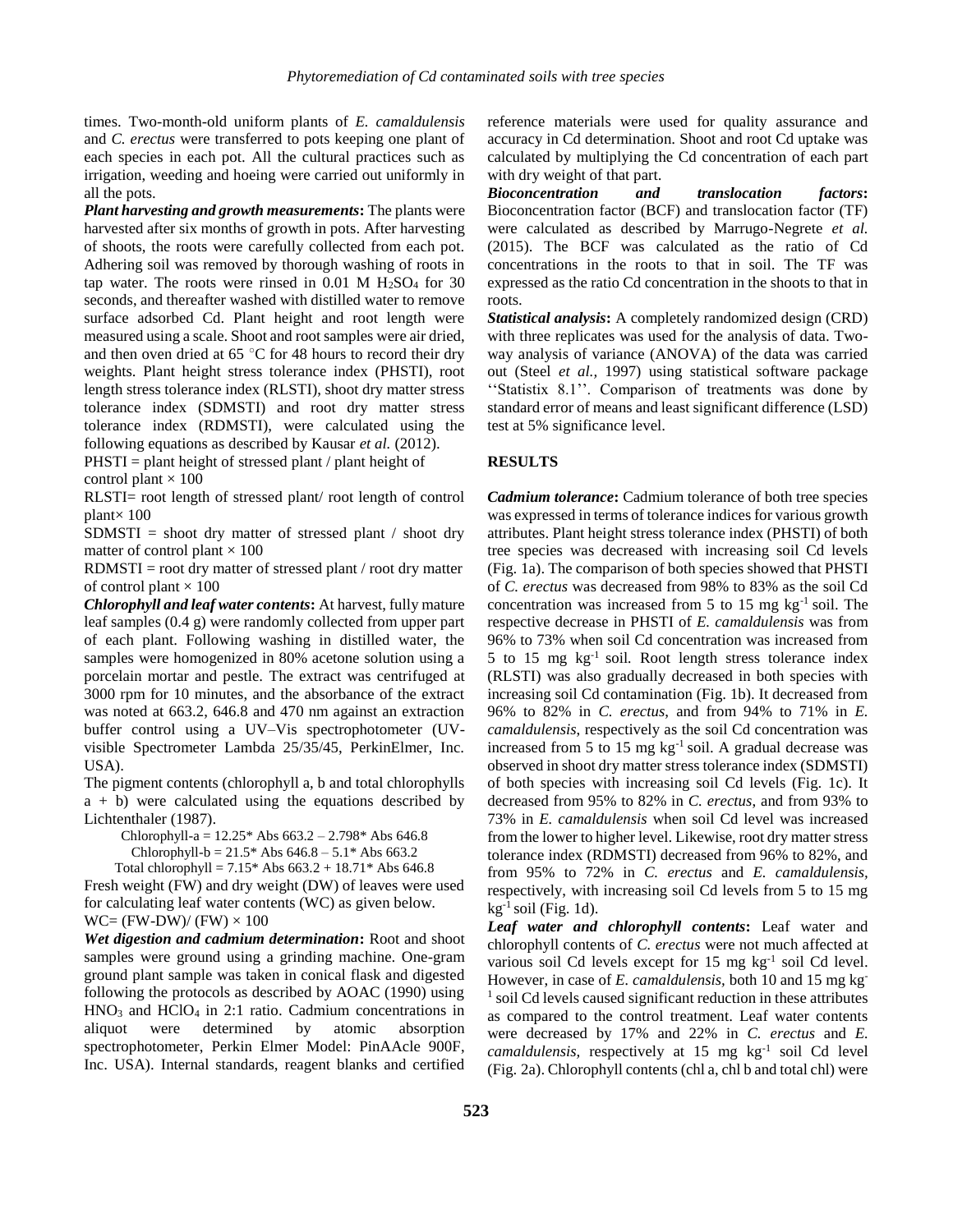

**Figure 1.Effects of different soil Cd levels (mg kg-1 ) on Cd tolerance attributes of** *C. erectus* **and** *E. camaldulensis.*  **Values are the mean ± standard error of three replicates.** 

decreased by 16%, 15% and 16% in *C. erectus* and by 27%, 26% and 27% in *E. camaldulensis*, respectively at the highest soil Cd level  $(15 \text{ mg kg}^{-1} \text{ soil})$  as compared to respective control treatment (Fig. 2b, c, d).

*Shoot and root Cd concentration and uptake***:** Data regarding Cd concentration showed that shoot and root Cd concentrations in both species were increased with increasing soil Cd levels (Fig. 3a, b). Shoot Cd concentrations were increased from 4.20 to 9.70 in *C. erectus* and from 3.30 to 8.50 mg kg-1 in *E. camaldulensis*, as the soil Cd concentration was increased from 5 to 15 mg kg<sup>-1</sup> soil. Root Cd concentrations were increased from 8.20 to 24.0 and from 6.10 to 17.40 mg kg-1 in *C. erectus* and *E. camaldulensis*, respectively with increasing the soil Cd concentration from the lower level (5 mg  $kg^{-1}$  soil) to the higher level (15 mg kg<sup>-1</sup>  $<sup>1</sup>$  soil).</sup>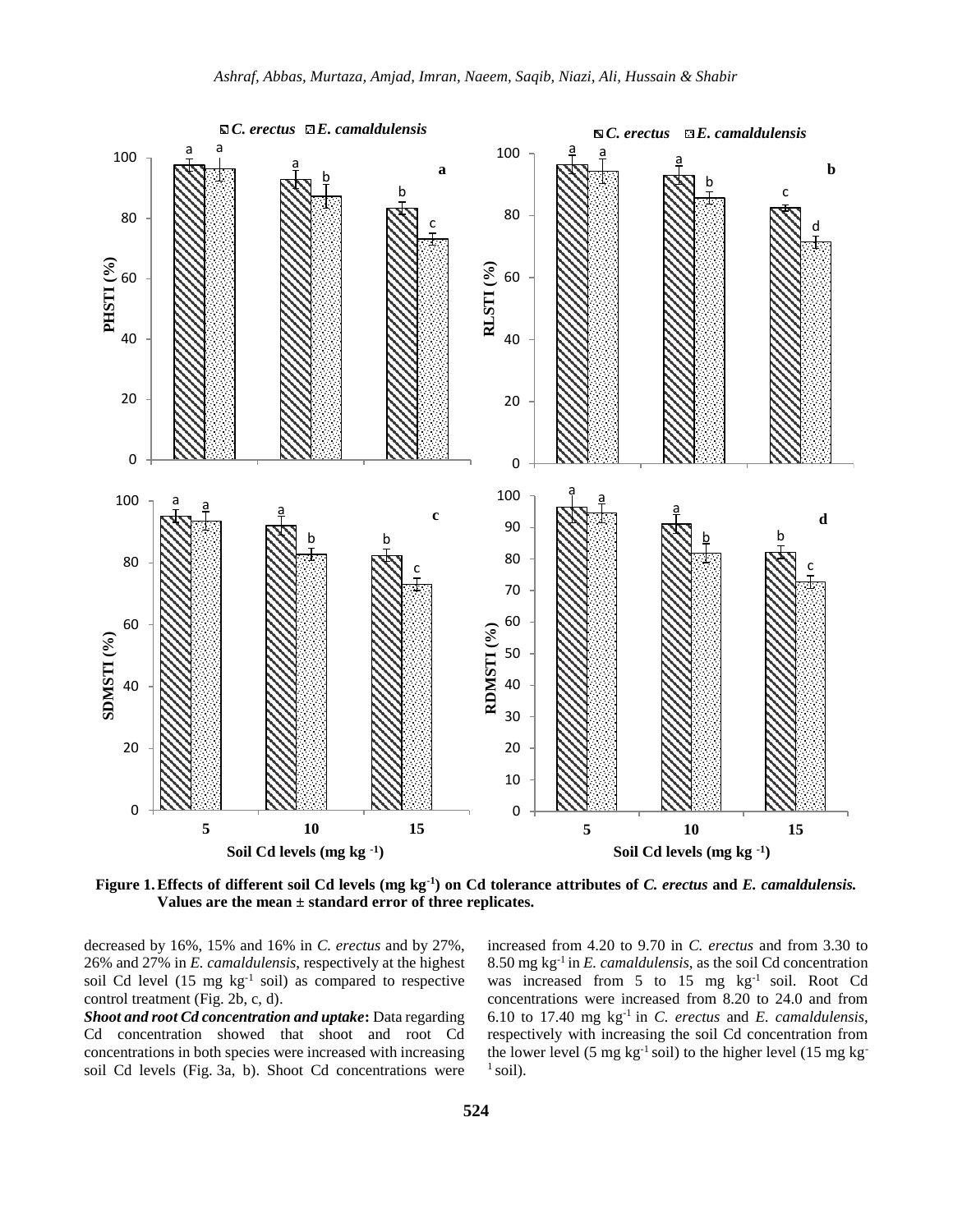

**Figure 2.Effects of different soil Cd levels (mg kg-1 ) on leaf water contents (a) chlorophyll a (b) chlorophyll b (c) and total chlorophyll contents (d) of** *C. erectus* **and** *E. camaldulensis.* **Values are the mean ± standard error of three replicates.**

Shoot and root Cd uptake (concentration \* dry weight) also increased in both species with increasing the soil Cd levels (Fig. 4 a, b). Shoot Cd uptake was increased from 38.6 to 77.3 µg Cd plant-1 in *C. erectus* and from 28.7 to 57.8 µg Cd plant-1 in *E. camaldulensis* with increasing soil Cd concentration from 5 to 15 mg  $kg^{-1}$  soil. Root Cd uptake was increased from 44.3 to 110.4 in *C. erectus* and from 31.7 to 69.6 µg Cd plant-<sup>1</sup> in *E. camaldulensis* as the soil Cd level was increased from the lower level (5 mg kg<sup>-1</sup> soil) to the higher level (15 mg kg<sup>-1</sup>)

 $<sup>1</sup>$  soil).</sup>

*Bioconcentration factor* **(***BCF***)** *and translocation factor*  **(***TF***):** The values of BCF were greater than one for both the species for all the soil Cd levels (Table 2). The comparison of both species showed that BCF was higher for *C. erectus* than *E. camaldulensis*. Data regarding root to shoot Cd translocation showed that the TF was less than one for both species for all the soil Cd levels (Table 2). Comparison of both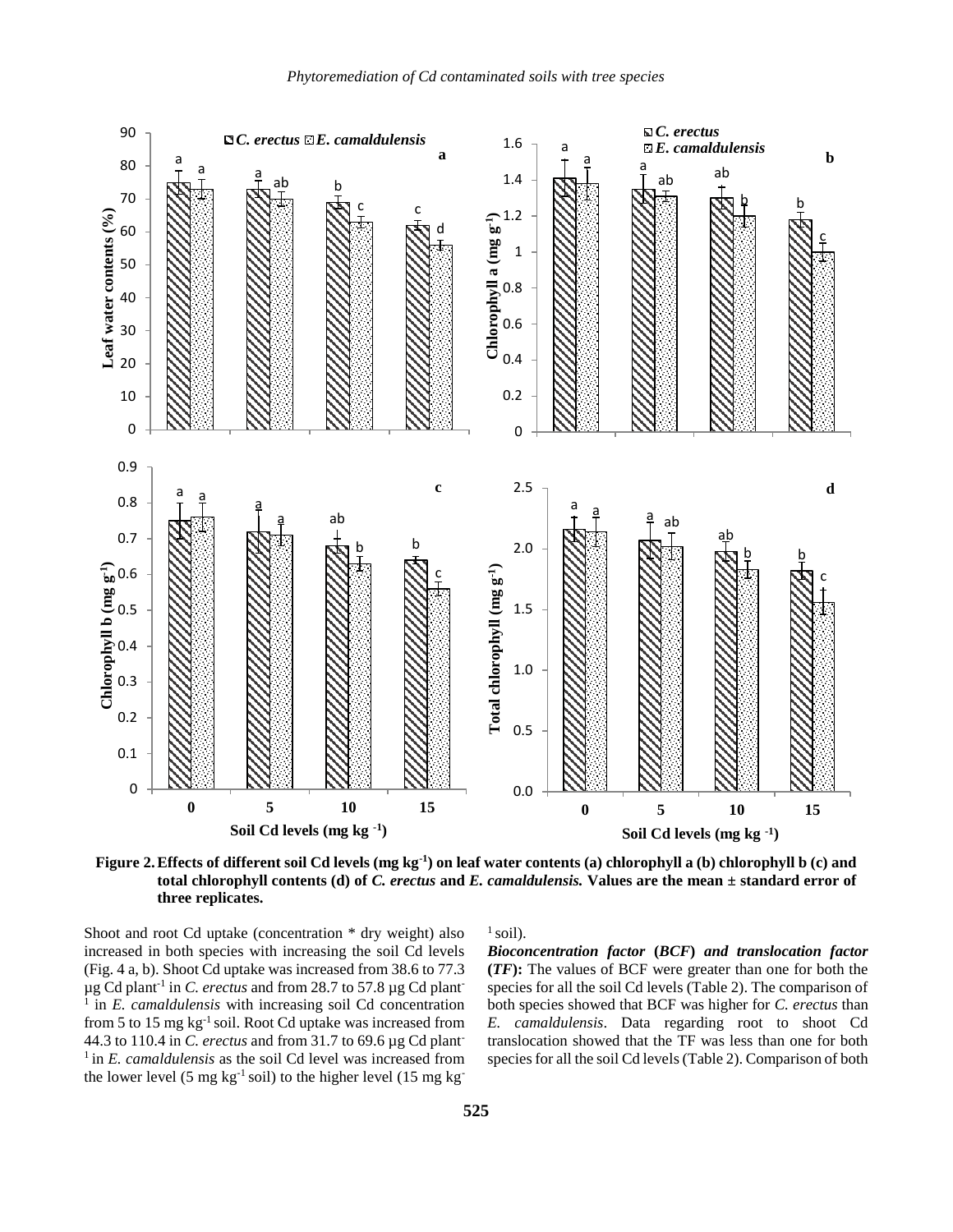tree species indicated that TF was higher in *E. camaldulensis*  than C. *erectus.*

**Table 2.Effects of different soil Cd levels (mg kg-1 ) on translocation factor (TF) and bioconcentration factor (BCF) of** *C. erectus* **and** *E. camaldulensis*

| Soil Cd | <b>Translocation factor</b> |               | <b>Bioconcentration factor</b> |               |
|---------|-----------------------------|---------------|--------------------------------|---------------|
| levels  | C. erectus                  | E.            | C. erectus                     | Е.            |
|         |                             | camaldulensis |                                | camaldulensis |
|         | $0.42 + 0.05$               | $0.33+0.04$   | $2.37+0.11$                    | $2.67+0.10$   |
| 5       | $0.51 + 0.06$               | $0.54 + 0.08$ | $1.64 + 0.10$                  | $1.22+0.11$   |
| 10      | $0.48 + 0.04$               | $0.56 + 0.06$ | $1.56 + 0.15$                  | $1.10+0.10$   |
| 15      | $0.40+0.02$                 | $0.48 + 0.08$ | $1.60+0.18$                    | $1.16 + 0.12$ |







**shoot (a) and root (b) Cd uptake of** *C. erectus* **and**  *E. camaldulensis.* **Values are the mean ± standard error of three replicates.**

## **DISCUSSION**

The results of the present study demonstrated that root and shoot growth of both tree species was differently affected by various soil Cd levels. Root and shoot growth of *E. camaldulensis* was reduced at the lower (10 mg kg<sup>-1</sup> soil) soil Cd level. On the other hand, only the highest soil Cd level (15 mg kg-1 soil) caused a noticeable reduction in root growth of *C. erectus* as compared to control treatment. Many previous studies (Wu *et al.,* 2010; Bauddh and Singh, 2012; Abbasi *et al.,* 2015; Hammami *et al.,* 2016) reported reduction in growth of various plant species in response to Cd stress. Contrary to these findings, Manousaki and Kalogerakis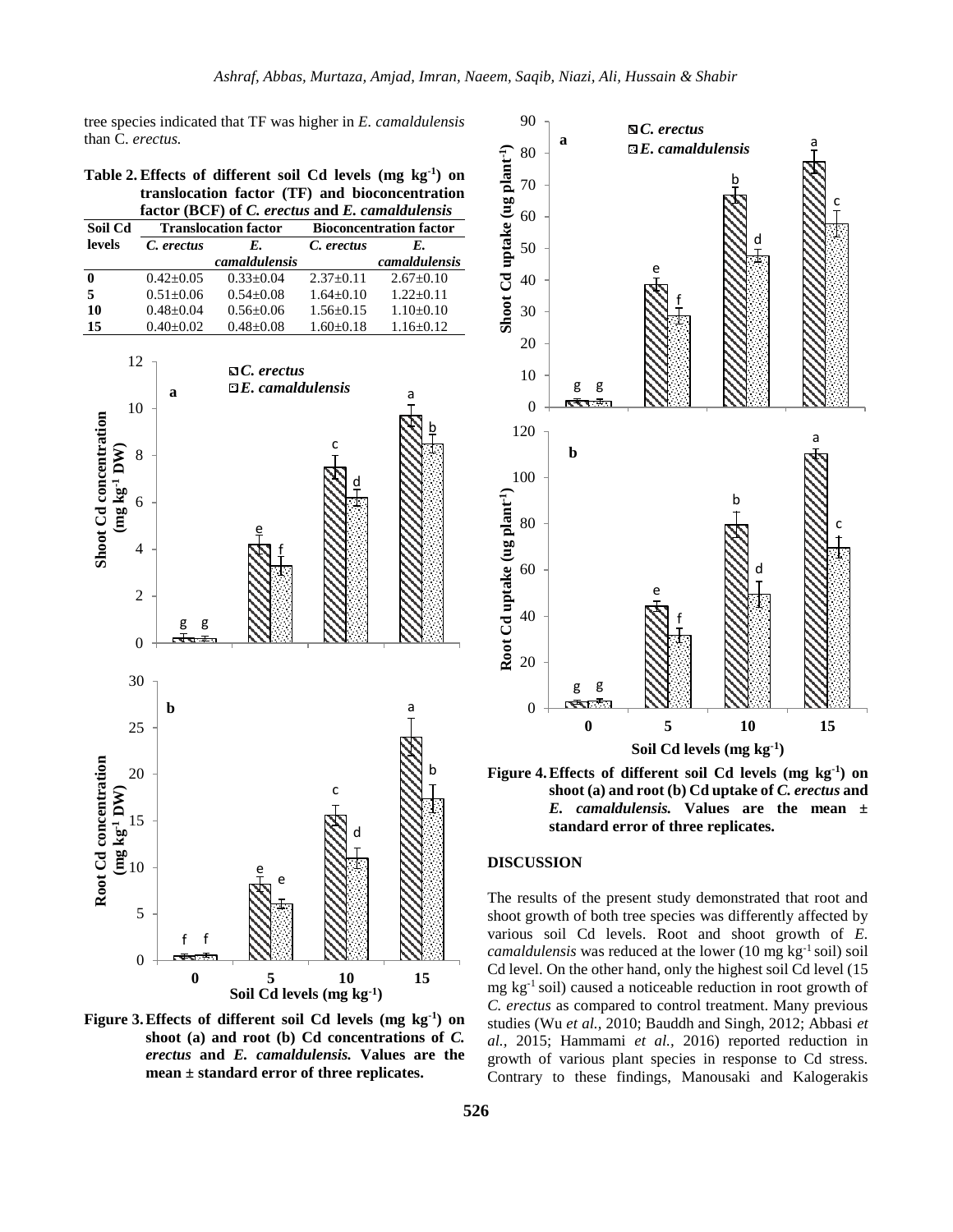(2009) did not observe any significant effect of Cd on the root growth of *Atriplex halimus* and declared it as a Cd tolerant species. Qados (2015) observed a significant reduction in shoot dry biomass of three tree species at higher soil Cd level  $(100 \text{ mg kg}^{-1} \text{ soil})$  as compared to the Cd levels used in the present study. Such differences might be due to different growth conditions (both the soil and climate), and the tree species under consideration.

Growth inhibition, an index of tolerance determination, is a commonly observed response in non-hyper accumulating plants in response to Cd stress (Wu *et al.,* 2010; Pietrini *et al.,* 2015), and is related to Cd induced water and nutrient imbalance, oxidative stress, changes in enzymatic activities, injuries to the photosynthetic apparatus, and disturbance to many other metabolic activities (Gallego *et al.,* 2012; Andresen and Kupper, 2013; Shabir *et al.,* 2017).

Leaf water contents and chlorophyll contents are regarded as important components of metal tolerance of plants, and both of these attributes are generally decreased when plants are exposed to Cd contamination (Liu *et al.,* 2016; Pietrini *et al.,* 2015). We found that *C. erectus* maintained relatively higher leaf water contents than *E. camaldulensis* which is an indication of its higher tolerance than its counterpart*.*  Similarly, Manousaki and Kalogerakis (2009) observed that leaf water contents of *Atriplex halimus* were not much affected by various soil Cd treatments showing its tolerance against Cd stress.

Cadmium is not involved in any known function in plants (Wu *et al.,* 2010). It is easily taken up by plant roots and translocated to shoots where it affects many crucial metabolic activities in different cellular compartments (Prasad, 2004; Pietrini *et al.,* 2015). Due to detrimental effects of Cd to chloroplasts, the pigment contents are reduced (Mobin and Khan, 2007; Pietrini *et al.,* 2010b). We observed that chlorophyll contents (chl a, chl b and total chl) were decreased in both the species, however, the reduction was more in the case of *E. camaldulensis* than *C. erectus* indicating relatively higher tolerance of the later species against Cd stress. Our results are in accordance with the findings of Pietrini *et al.* (2015), who observed that chlorophyll contents of two eucalyptus clones (Viglio and Velino) were reduced when the plants were grown in Cd contaminated water. The clone Velino was regarded as more tolerant than Viglio due to relatively less reduction in its chlorophyll contents.

Shoot and root Cd concentrations and uptake were increased in both the species with increasing Cd levels in the soil. Physicochemical characteristics of the soil (texture, pH, lime contents, organic matter, salinity, form and amount of metal, presence of other metals), agro-climatic conditions of the experimental site, and the plant species have great influence on the bioavailability and uptake of Cd from the soil (Naidu *et al.,* 2003; Bauddh and Singh, 2012; Shahid *et al.,* 2017; Shabir *et al.,* 2017). In our study, about 75% of the total Cd added to the soil was available for plant uptake mainly due to

sandy loam texture and very low organic matter content of the soil. We found that root Cd concentration and uptake were much higher than shoot Cd concentration and uptake in both the species, and *C. erectus* showed more Cd concentration in both parts than *E. camadulensis*.

Such preferential accumulation of Cd in the roots of various eucalyptus species has also been reported by other researchers (Bauddh and Singh, 2012; Gomes *et al.,* 2012; Pietrini *et al.,* 2015). The mechanisms contributing to Cd sequestration and immobilization in roots include chelation of Cd by thiolcontaining peptides such as metallothioneins and phytochelatins, Cd compartmentalization in root vacuoles, and adsorption to the root cell walls (Nocito *et al.,* 2011; Fine *et al.,* 2013). It has been reported that Cd adsorption to roots mainly contributes to Cd binding in roots (Meighan *et al.,* 2011). In our experiment, the contribution of adsorption to root uptake was eliminated by washing the roots with acid prior to drying. It is important to note that, although Cd concentration achieved in the roots of *C. erectus* was not much higher yet, due to its fast growth and high root biomass production potential, considerable quantity of Cd can be stabilized by growing this species on Cd contaminated soils.

In the present study, BCF was greater than 1.0 for both tree species (Table 2). Michałowski and Gołas (2001) described a four-degree scale for accumulation of metals in plants. According to this scale, BCF less than 0.01, indicates no accumulation, 0.01-0.1 indicates low bioaccumulation, 0.1- 1.0 corresponds to medium bioaccumulation and > 1.0 represents a high bioaccumulation. Similarly, according to Negrete *et al.* (2015) and Melgar *et al.* (2009), a BCF value greater than one corresponds to metal accumulating behavior of the plants.

Based on the BCF values obtained in the present study, both tree species showed great potential for Cd accumulation in roots. On the other hand, TF was less than one for both tree species (Table 2), showing less transfer of Cd from roots to shoots. The plant should have BCF and TF greater than one for phytoextraction of metals. The higher BCF and lower TF obtained for both the species indicate their suitability to be used for phytostabilization of Cd in contaminated soils as reported by Tu *et al.* (2003), Fine *et al.* (2013) and Marrugo-Negrete *et al.* (2015). However, due to relatively greater accumulation of Cd in roots and its less transfer to shoots in the case of *C. erectus* indicates that this trees species is more suitable than *E. camadulensis* for phytostabilization of Cd in contaminated soils.

*Conclusions***:** The results of the present study suggest that the effects of Cd on growth and physiological attributes were less pronounced in *C. erectus* than *E. camadulensis.* Both tree species accumulated higher levels of Cd in roots which was indicted by their lower TF values. Less transfer of Cd from root to shoot indicated the phytostabilization behavior of both the species. Due to relatively higher Cd tolerance, and greater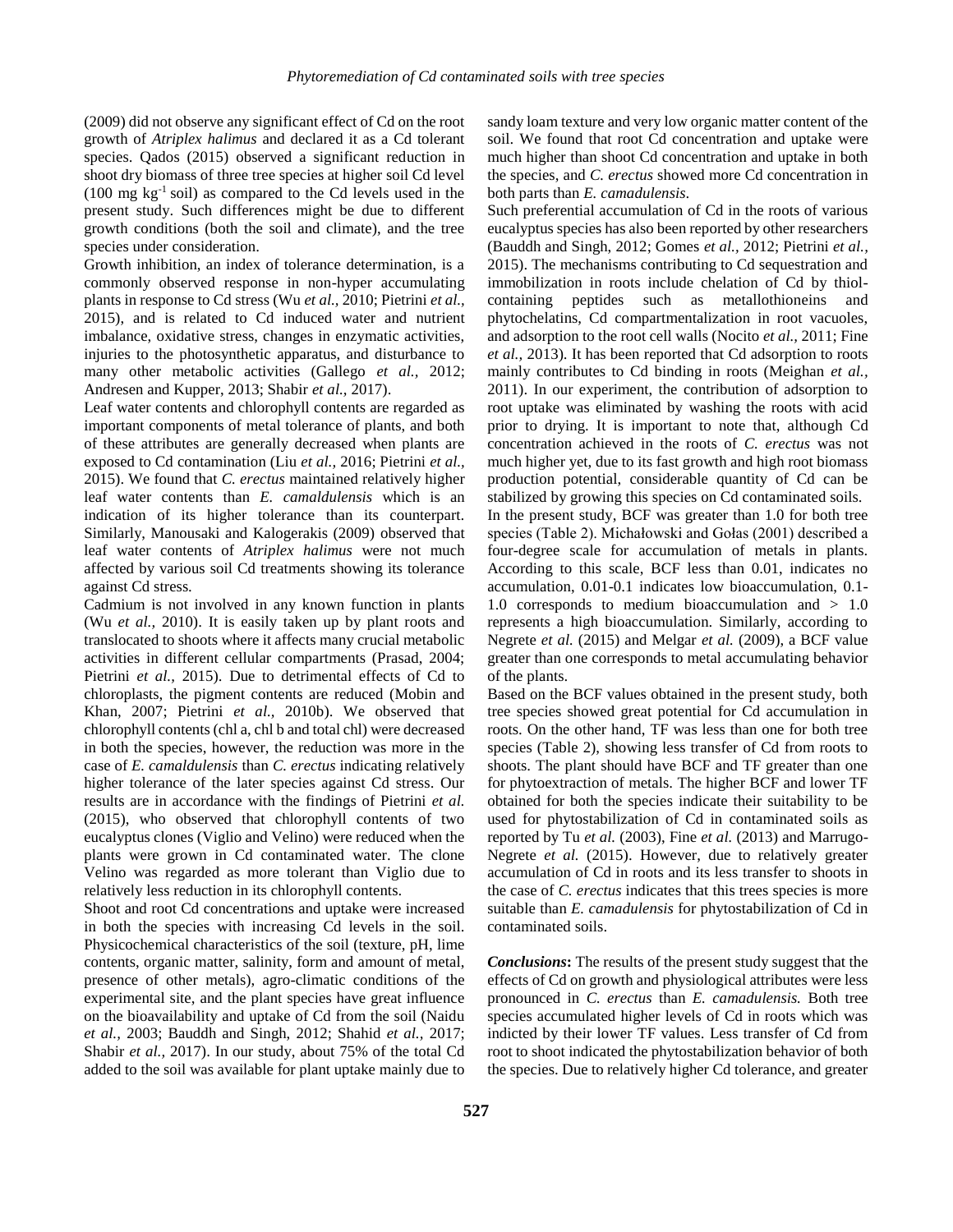capacity to retain higher concentration of Cd in roots, *C. erectus* is a better choice than *E. camadulensis* for phytostabilzation of Cd contaminated soils.

*Acknowledgements***:** The authors gratefully acknowledge the Higher Education Commission of Pakistan for providing financial support for this research. We are equally indebted to COMSATS University Islamabad for providing laboratory facilities and some technical assistance during the research work.

*Conflict of Interest:* The authors have no financial or commercial conflicts of interest for this particular study.

#### **REFERENCES**

- Shabir, R., G. Abbas, M. Saqib, M. Shahid, G.M. Shah, M. Akram, N.K. Niazi, M.A. Naeem, M. Hussain and F. Ashraf. 2017. Cadmium tolerance and phytoremediation potential of acacia (*Acacia nilotica* L.) under salinity stress. Int. J. Phytorem. <https://doi.org/10.1080/> 15226514. 2017.1413339.
- Abbas, G., M. Saqib, J. Akhtar, G. Murtaza, M. Shahid and A. Hussain. 2016. Relationship between rhizosphere acidification and phytoremediation in two acacia species. J. Soils Sediments 16:1392-1399.
- Abbasi, G.H., J. Akhtar, M.A. Haq, W. Malik, S. Ali, Z. Chen and G. Zhang. 2015. Morpho physiological and micrographic characterization of maize hybrids under NaCl and Cd stress. Plant Growth Regul. 75:115-122.
- Ali, H., E. Khan and M.A. Sajad. 2013. Phytoremediation of heavy metals-concepts and applications. Chemosphere 91:869-881.
- Andresen, E. and H. Kupper. 2013. Cadmium toxicity in plants. In: A. Sigel, H. Sigel and R.K.O. Sigel (eds.), Cadmium: From Toxicity to Essentiality. Springer, Netherlands. pp. 395-413.
- AOAC 1990. AOAC official methods of analysis.  $15<sup>th</sup>$  Ed. Association of Official Analytical Chemists, Arlington, Virginia.
- Bauddh, K. and R.P. Singh. 2012. Cadmium tolerance and its phytoremediation by two oil yielding plants *Ricinus communis* (L.) and *Brassica juncea* (L.) from the contaminated soil. Int. J. Phytorem.14:772-785.
- Bhargava, A., F.F. Carmona and M. Bhargava. 2012. Approaches for enhanced phytoextraction of heavy metals. J. Environ. Manag. 105:103-120.
- Bouyoucos, G.J. 1962. Hydrometer method improved for making particle size analysis. J. Agron. 53:464-465.
- Fine, P., P.H. Rathod, A. Beriozkin and U. Mingelgrin. 2013. Uptake of cadmium by hydroponically grown, mature *Eucalyptus camaldulensis* saplings and the effect of organic ligands. Int. J. Phytorem. 15(6):585-601.
- Gallego, S.M., L.B. Pena, R.A. Barcia, C.E. Azpilicueta, M.F. Lannone, E.P. Rosales, M.S. Zawoznik, M.D. Groppa and M.P. Benavides. 2012. Unravelling cadmium toxicity and tolerance in plants: insight into regulatory mechanisms. Environ. Exp. Bot. 83:33-46.
- Ghosh, A., M.G. Dastidar and T.R. Sreekrishnan. 2016. Recent advances in bioremediation of heavy metals and metal complex dyes. J. Environ. Eng. 142:1-14.
- Ghosh, M. and S.P. Singh. 2005. A comparative study of cadmium phytoremediation by accumulator and weed species. Environ. Pollut. 33:365-371.
- Gomes, M.P., T.C.L.L.S.M. Marques, M.M.L.C. Carneiro and A.M. Soares. 2012. Anatomical characteristics and nutrient uptake and distribution associated with the Cd phytoremediation capacity of *Eucalyptus camaldulenses* Dehnh. J. Soil Sci. Plant Nut. 12(3):481-495.
- Hammami, H., M. Parsa, M.H.R. Mohassel, S. Rahimi and S. Mijani. 2016. Weeds ability to phytoremediate cadmiumcontaminated soil. Int. J. Phytorem. 18:48-53.
- He, S., Z. He, X. Yang, P.J. Stoffella and V.C. Baligar. 2015. Soil biogeochemistry, plant physiology, and phytoremediation of cadmium-contaminated soils. Adv. Agron. 134:134-225.
- Hussain, S., M. Akram, G. Abbas, B. Murtaza, M. Shahid, N.S. Shah, I. Bibi and N.K. Niazi. 2017. Arsenic tolerance and phytoremediation potential of *Conocarpus erectus* L. and *Populus deltoides* L. Inter J. Phytorem. 19(11):985-991.
- Jackson, M.L. 1962. Soil chemical analysis. Prentice Hall Inc., Englewood Cliffs, NJ.
- Kabata-Pendias, A. and S. Dudka. 1990. Evaluating baseline data for cadmium in soils and plants in Poland. In: H. Lieth and B. Markert (eds.), Element concentration cadasters in ecosystems. VCH Publisher, Weinheim, Germany. pp. 265-280.
- Kausar, A., M.Y. Ashraf, I. Ali, M. Niaz and Q. Abbas. 2012. Evaluation of sorghum varieties/lines for salt tolerance using physiological indices as screening tool. Pak. J. Bot. 44(1):47-52.
- Liu, X., C. Lou, L. Xu and L. Sun. 2012. Distribution and bioavailability of cadmium in ornithogenic coral-sand sediments of the Xisha archipelago, South China Sea. Environ. Pollut. 168:151-160.
- Liu, Z., Y. Ding, F. Wang, Y. Ye and C. Zhu. 2016. Role of salicylic acid in resistance to cadmium stress in plants. Plant Cell Rep. 35:719-731.
- Lichtenthaler, H.K. 1987. Chlorophylls and carotenoids: pigments of photosynthetic bio membranes. Methods Enzymol. 148:350-382.
- Manousaki, E. and N. Kalogerakis. 2009. Phytoextraction of Pb and Cd by the Mediterranean saltbush (*Atriplex halimus* L.): metal uptake in relation to salinity. Environ. Sci. Pollut. Res. 16:844-854.